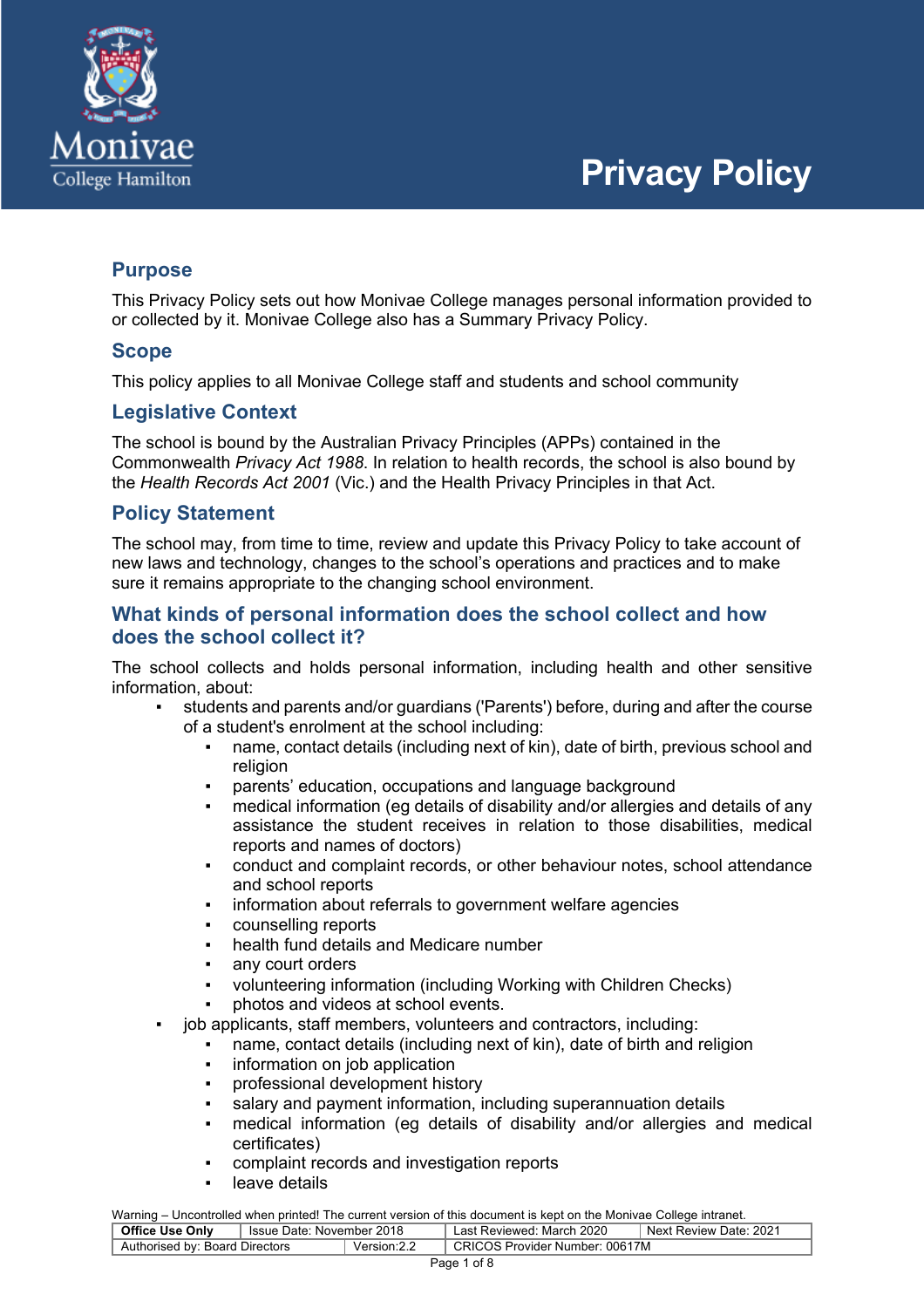- photos and videos at school events
- **E** workplace surveillance information
- work emails and private emails (when using work email address) and internet browsing history
- other people who come into contact with the school, including name and contact details and any other information necessary for the particular contact with the school.

## **Personal information you provide**

The school will generally collect personal information held about an individual by way of forms filled out by Parents or students, face-to-face meetings and interviews, emails and telephone calls. On occasions people other than Parents and students (such as job applicants and contractors) provide personal information to the school.

## **Personal information provided by other people**

In some circumstances the school may be provided with personal information about an individual from a third party, for example a report provided by a medical professional or a reference from another school.

The type of information the school may collect from another school may include:

- academic records and/or achievement levels
- information that may be relevant to assisting the new school meet the needs of the student including any adjustments

## **Exception in relation to employee records**

Under the *Privacy Act*, the Australian Privacy Principles do not apply to an employee record. As a result, this Privacy Policy does not apply to the school's treatment of an employee record where the treatment is directly related to a current or former employment relationship between the school and employee. The school handles staff health records in accordance with the Health Privacy Principles in the *Health Records Act 2001 (Vic.).*

## **Anonymity**

The school needs to be able to identify individuals with whom it interacts and to collect identifiable information about them to facilitate the delivery of schooling to its students and its educational and support services, conduct the job application process and fulfil other obligations and processes.

However, in some limited circumstances some activities and interactions with the school may be done anonymously where practicable, which may include making an inquiry, complaint or providing feedback.

### **How will the school use the personal information you provide?**

The school will use personal information it collects from you for the primary purpose of collection, and for such other secondary purposes that are related to the primary purpose of collection and reasonably expected by you, or to which you have consented.

### **Students and Parents**

In relation to personal information of students and Parents, the school's primary purpose of collection is to enable the school to provide schooling to students enrolled at the school (including educational and support services for the student), exercise its duty of care and perform necessary associated administrative activities which will enable students to take part

| <b>Office Use Only</b><br>Issue Date: November 2018 |  | Last Reviewed: March 2020 | Next Review Date: 2021         |  |  |  |
|-----------------------------------------------------|--|---------------------------|--------------------------------|--|--|--|
| Authorised by: Board Directors                      |  | Version: 2.2              | CRICOS Provider Number: 00617M |  |  |  |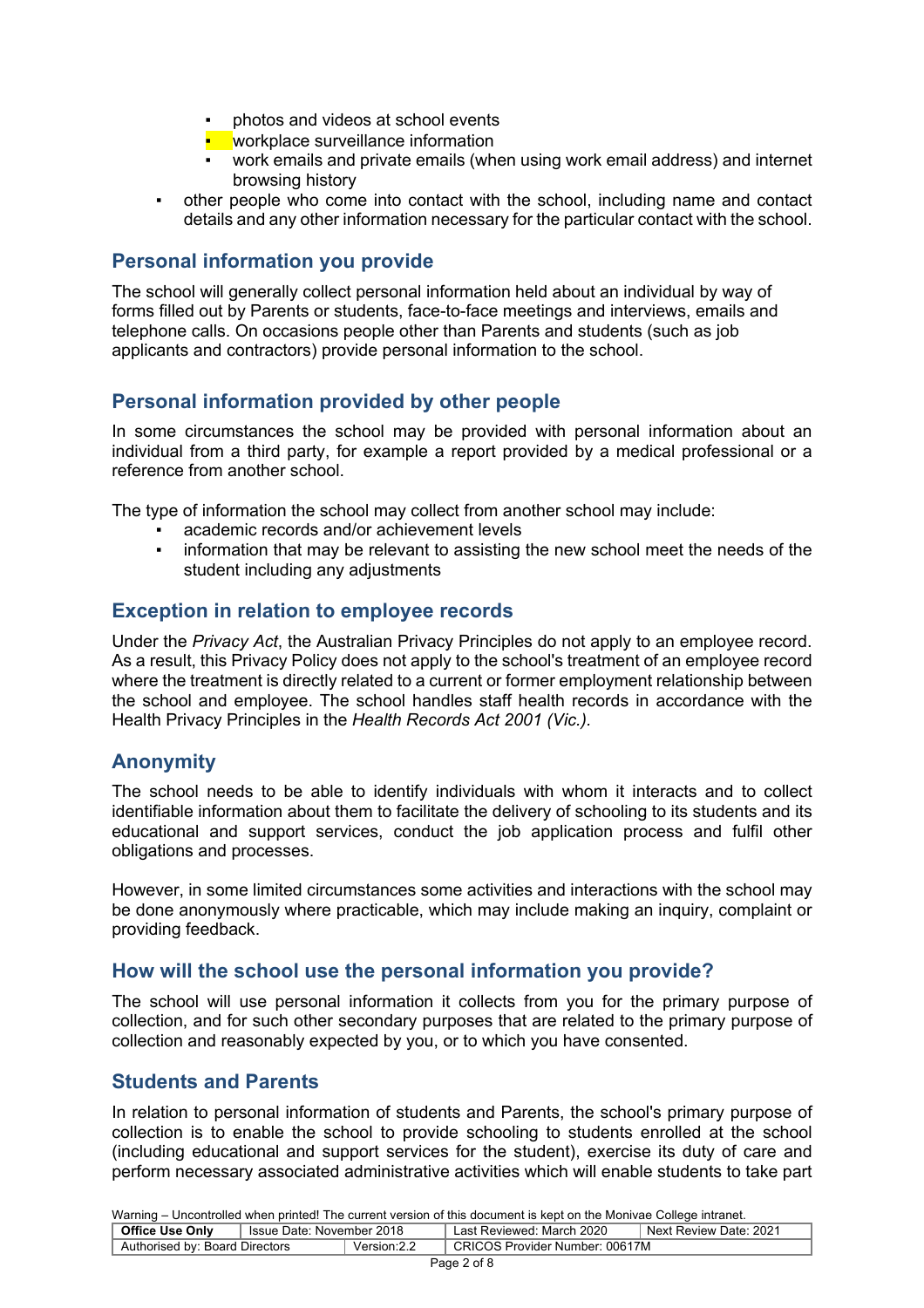in all the activities of the school. This includes satisfying the needs of Parents, the needs of the student and the needs of the school throughout the whole period the student is enrolled at the school.

The purposes for which the school uses personal information of students and Parents include:

- to keep Parents informed about matters related to their child's schooling, through correspondence, newsletters and magazines
- day-to-day administration of the school
- looking after students' educational, social and medical wellbeing
- seeking donations and marketing for the school
- seeking feedback from students and parents on school performance and improvement, including through school improvement surveys
- to satisfy the school's legal obligations and allow the school to discharge its duty of care
- to satisfy the school service providers' legal obligations, including the Catholic Education Commission of Victoria Ltd (CECV) and the Catholic Education Offices.

In some cases where the school requests personal information about a student or Parent, if the information requested is not provided, the school may not be able to enrol or continue the enrolment of the student or permit the student to take part in a particular activity.

## **Job applicants and contractors**

In relation to personal information of job applicants and contractors, the school's primary purpose of collection is to assess and (if successful) to engage the applicant, or contractor, as the case may be.

The purposes for which the school uses personal information of job applicants and contractors include:

- administering the individual's employment or contract, as the case may be
- for insurance purposes
- seeking donations and marketing for the school
- satisfying the school's legal obligations, for example, in relation to child protection legislation.

### **Volunteers**

The school also obtains personal information about volunteers who assist the school in its functions or conduct associated activities, such as alumni associations, to enable the school and the volunteers to work together, to confirm their suitability and to manage their visits.

### **Marketing and fundraising**

The school treats marketing and seeking donations for the future growth and development of the school as an important part of ensuring that the school continues to provide a quality learning environment in which both students and staff thrive. Personal information held by the school may be disclosed to organisations that assist in the school's fundraising, for example, the school's Foundation or alumni organisation or, on occasions, external fundraising organisations.

Parents, staff, contractors and other members of the wider school community may from time to time receive fundraising information. School publications, like newsletters and magazines, which include personal information and sometimes people's images, may be used for marketing purposes.

| <b>Office Use Only</b>         | Issue Date: November 2018 |             | Last Reviewed: March 2020      | Next Review Date: 2021 |
|--------------------------------|---------------------------|-------------|--------------------------------|------------------------|
| Authorised by: Board Directors |                           | Version:2.2 | CRICOS Provider Number: 00617M |                        |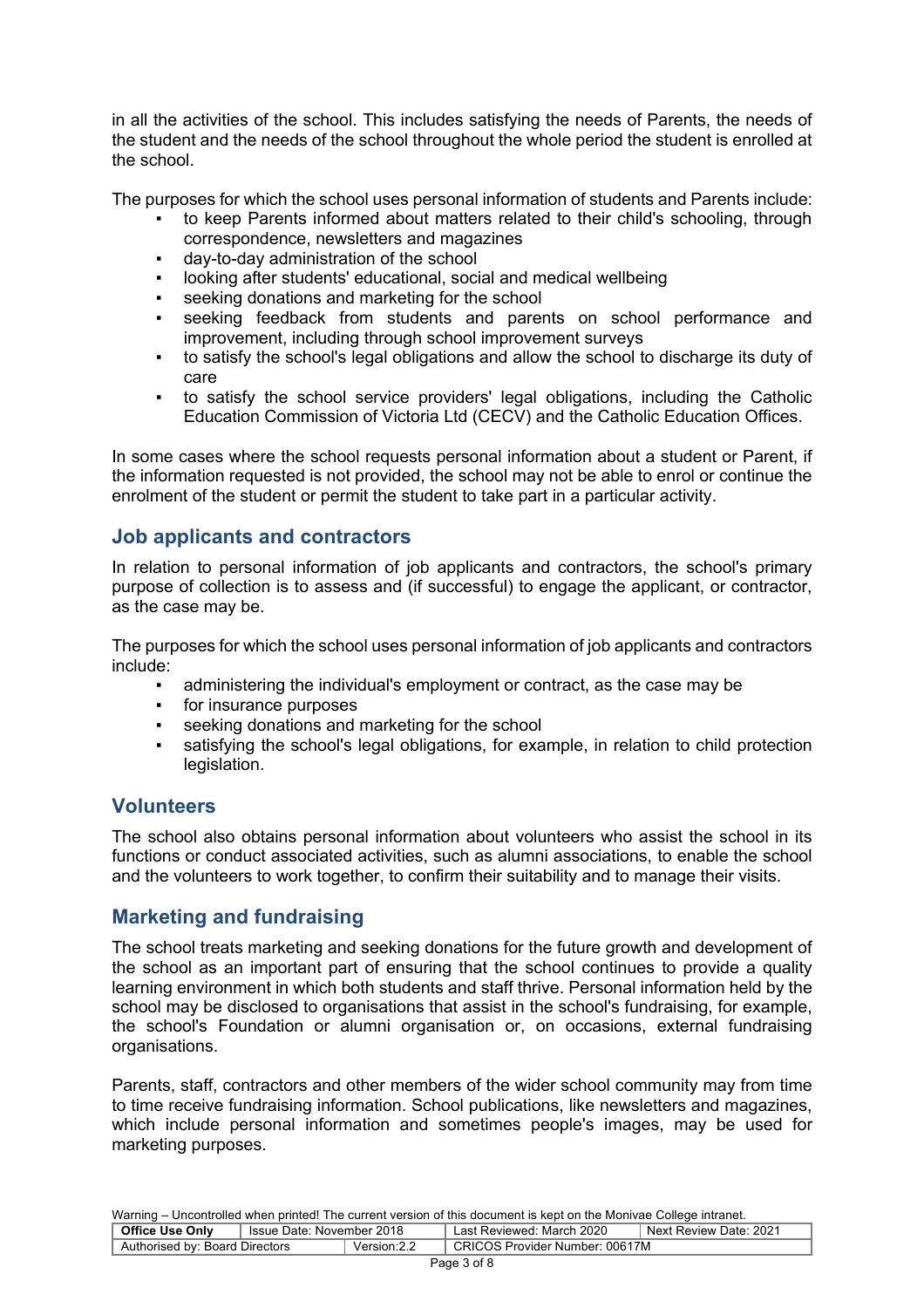## **Who might the school disclose personal information to and store your information with?**

The school may disclose personal information, including sensitive information, held about an individual for educational, administrative and support purposes. This may include to:

- school service providers which provide educational, support and health services to the school, (either at the school or off campus) including the Catholic Education Commission of Victoria Ltd (CECV), Catholic Education Offices, specialist visiting teachers, volunteers, counsellors, sports coaches and providers of learning and assessment tools
- third party service providers that provide online educational and assessment support services, services in relation to school improvement surveys, document and data management services, or applications to schools and school systems including the Integrated Catholic Online Network (ICON) and Google's G Suite, including Gmail and, where necessary, to support the training of selected staff in the use of these services
- CECV and Catholic Education offices to discharge its responsibilities under the *Australian Education Regulations 2013* (Regulations) and the *Australian Education Act 2013* (Cth) (AE Act) relating to students with a disability.
- other third parties which the school uses to support or enhance the educational or pastoral care services for its students or to facilitate communications with Parents
- another school including to its teachers to facilitate the transfer of a student
- State and Federal government departments and agencies
- health service providers
- recipients of school publications, such as newsletters and magazines
- student's parents or guardians and their emergency contacts
- assessment and educational authorities including the Australian Curriculum, Assessment and Reporting Authority
- anyone you authorise the school to disclose information to and:
- anyone who we are required or authorised to disclose the information to by law. including child protection laws.

## **Nationally Consistent Collection of Data (NCCD) on school Students with Disability**

The school is required by the Federal *Australian Education Regulation (2013)* and *Australian Education Act 2013* (Cth) (AE Act) to collect and disclose certain information under the *Nationally Consistent Collection of Data* (NCCD) on students with a disability. The school provides the required information at an individual student level to the Catholic Education Offices and the CECV, as an approved authority. Approved authorities must comply with reporting, record keeping and data quality assurance obligations under the NCCD. Student information provided to the federal government for the purpose of the NCCD does not explicitly identify any student.

## **Sending and storing information overseas**

The school may disclose personal information about an individual to overseas recipients, for instance, to facilitate a school exchange. However, the school will not send personal information about an individual outside Australia without:

- obtaining the consent of the individual; or
- otherwise complying with the Australian Privacy Principles or other applicable privacy legislation.

The school may from time to time use the services of third party online service providers

| <b>Training Chroning and mich printed.</b> The carrent reference of the accumum to Rept on the moment concept intranct. |  |                           |                                |  |  |  |
|-------------------------------------------------------------------------------------------------------------------------|--|---------------------------|--------------------------------|--|--|--|
| <b>Office Use Only</b><br>Issue Date: November 2018                                                                     |  | Last Reviewed: March 2020 | Next Review Date: 2021         |  |  |  |
| Authorised by: Board Directors                                                                                          |  | Version: 2.2              | CRICOS Provider Number: 00617M |  |  |  |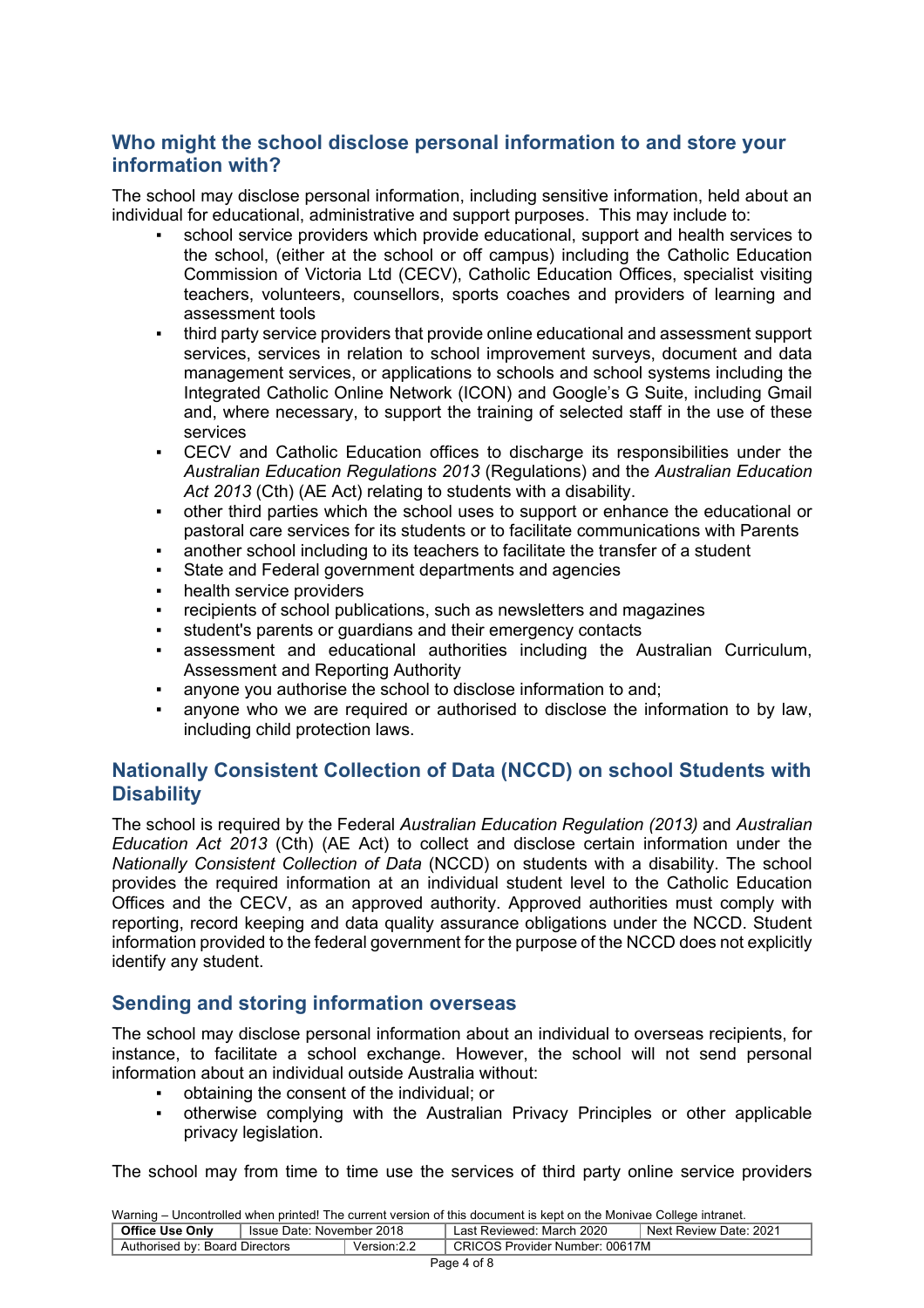(including for the delivery of services and third party online applications, or Apps relating to email, instant messaging and education and assessment, such as Google's G Suite, including Gmail) which may be accessible by you. Some personal information [including sensitive information] may be collected and processed or stored by these providers in connection with these services. These online service providers may be located in or outside Australia.

School personnel and the school's service providers, and the CECV and its service providers, may have the ability to access, monitor, use or disclose emails, communications (e.g. instant messaging), documents and associated administrative data for the purposes of administering the system and services ensuring their proper use.

The school makes reasonable efforts to be satisfied about the security of any personal information that may be collected, processed and stored outside Australia, in connection with any cloud and third party services and will endeavour to ensure the cloud is located in countries with substantially similar protections as the APPs.

The countries in which the servers of cloud service providers and other third party service providers are located may include:

**United States of America** 

Where personal and sensitive information is retained by a cloud service provider on behalf of CECV to facilitate Human Resources and staff administrative support, this information may be stored on servers located in or outside Australia

### **How does the school treat sensitive information?**

In referring to 'sensitive information', the school means: information relating to a person's racial or ethnic origin, political opinions, religion, trade union or other professional or trade association membership, philosophical beliefs, sexual orientation or practices or criminal record, that is also personal information; health information and biometric information about an individual.

Sensitive information will be used and disclosed only for the purpose for which it was provided or a directly related secondary purpose, unless you agree otherwise, or the use or disclosure of the sensitive information is allowed by law.

## **Management and security of personal information**

The school's staff are required to respect the confidentiality of students' and Parents' personal information and the privacy of individuals.

The school has in place steps to protect the personal information the school holds from misuse, interference and loss, unauthorised access, modification or disclosure by use of various methods including locked storage of paper records and password access rights to computerised records.

This includes responding to any incidents which may affect the security of the personal information it holds. If we assess that anyone whose information is affected by such a breach is likely to suffer serious harm as a result, we will notify them and the Office of the Australian Information Commissioner of the breach.

It is recommended that parents and the school community adopt secure practices to protect themselves. You should ensure that all passwords you use are strong and regularly updated and that your log in details are kept secure. Do not share your personal information with anyone without first verifying their identity and organisation. If you believe any of your personal

| <u>training</u> choosing show mish princet the sentent referent of the assemblitie hopt on the moment sending intranctio |                           |              |                                |                        |  |
|--------------------------------------------------------------------------------------------------------------------------|---------------------------|--------------|--------------------------------|------------------------|--|
| <b>Office Use Only</b>                                                                                                   | Issue Date: November 2018 |              | Last Reviewed: March 2020      | Next Review Date: 2021 |  |
| Authorised by: Board Directors                                                                                           |                           | Version: 2.2 | CRICOS Provider Number: 00617M |                        |  |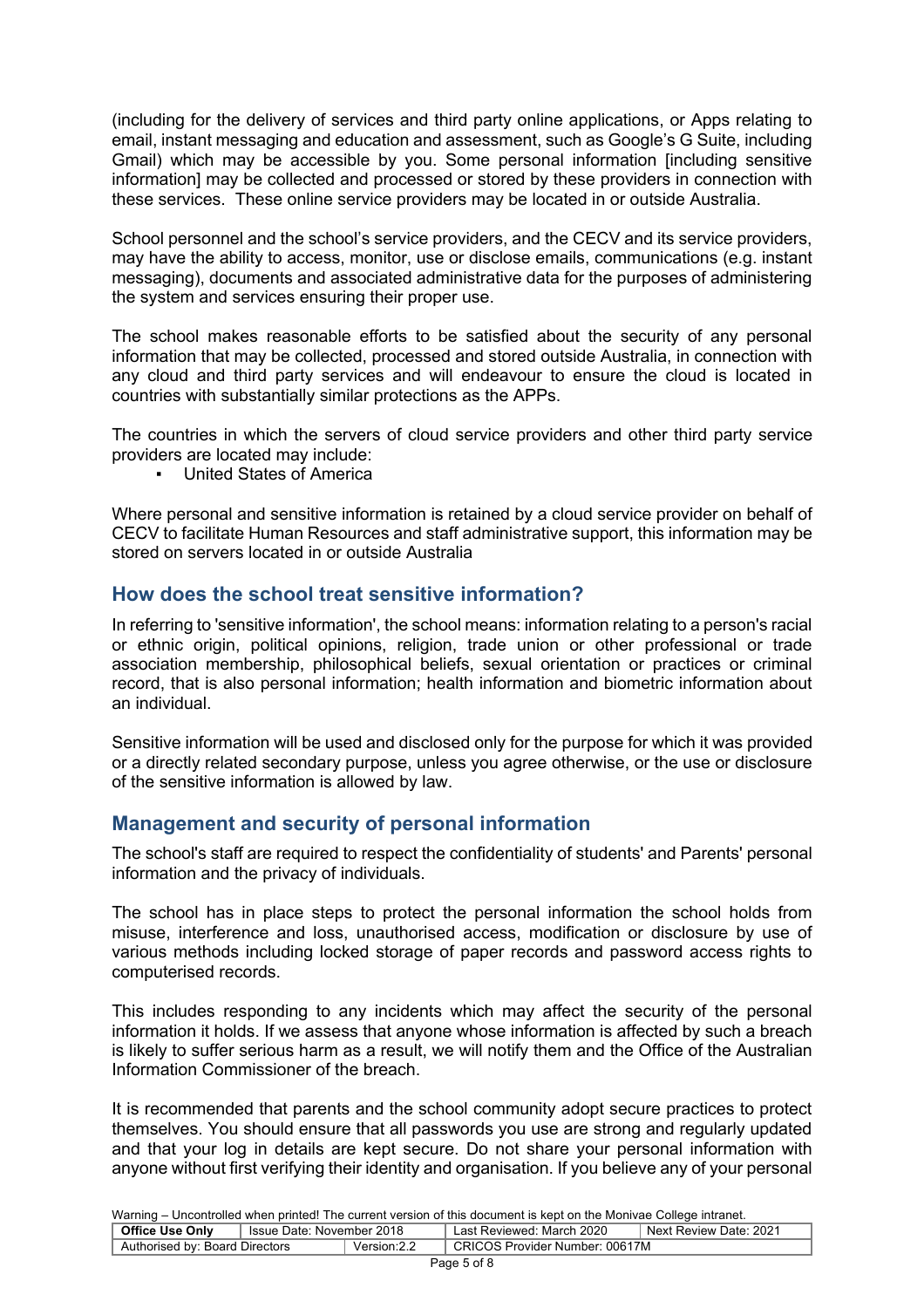information has been compromised, please let the school know immediately.

### **Access and correction of personal information**

Under the *Privacy Act* and the *Health Records Act*, an individual has the right to seek and obtain access to any personal information and health records respectively which the school holds about them and to advise the school of any perceived inaccuracy. Students will generally be able to access and update their personal information through their Parents, but older students may seek access and correction themselves.

There are some exceptions to the access rights set out in the applicable legislation.

To make a request to access or to update any personal information the school holds about you or your child, please contact the school Principal in writing. The school may require you to verify your identity and specify what information you require. The school may charge a fee to cover the cost of verifying your application and locating, retrieving, reviewing and copying any material requested. If the information sought is extensive, the school will advise the likely cost in advance. If we cannot provide you with access to that information, we will provide you with written notice explaining the reasons for refusal.

There may be circumstances where the reason for refusal is not provided, if doing so may breach the privacy of another person.

## **Consent and rights of access to the personal information of students**

The school respects every Parent's right to make decisions concerning their child's education.

Generally, the school will refer any requests for consent and notices in relation to the personal information of a student to the student's Parents. The school will treat consent given by Parents as consent given on behalf of the student and notice to Parents will act as notice given to the student.

Parents may seek access to personal information held by the school about them or their child by contacting the school Principal in writing. However, there may be occasions when access is denied. Such occasions would include where release of the information would have an unreasonable impact on the privacy of others, or where the release may result in a breach of the school's duty of care to the student.

The school may, at its discretion, on the request of a student grant that student access to information held by the school about them or allow a student to give or withhold consent to the use of their personal information, independently of their Parents. This would normally be done only when the maturity of the student and/or the student's personal circumstances warrant it

### **Notifiable Data Breach Scheme**

Changes to the *Privacy Act* 1988 (Cth) make it compulsory for schools and other organisations to notify specific types of data breaches to individuals affected by the breach, and to the Office of the Australian Information Commissioner (OAIC). A data breach occurs when personal information is lost or subject to unauthorised access, modification, disclosure, or other misuse or interference.

Where a data breach has occurred that is likely to result in serious harm to any of the individuals to whom the information relates, it is considered 'eligible' and must be reported to the OAIC. Serious harm could include serious physical, physiological, emotional, economic and financial harm, as well as reputation.

| <b>Training Chronicle Millon Printout The San Shi Toloish of this assamblit is Rept on the moments Consept intranct.</b> |  |                           |                                |  |  |  |
|--------------------------------------------------------------------------------------------------------------------------|--|---------------------------|--------------------------------|--|--|--|
| <b>Office Use Only</b><br>l Issue Date: November 2018                                                                    |  | Last Reviewed: March 2020 | Next Review Date: 2021         |  |  |  |
| Authorised by: Board Directors                                                                                           |  | Version: 2.2              | CRICOS Provider Number: 00617M |  |  |  |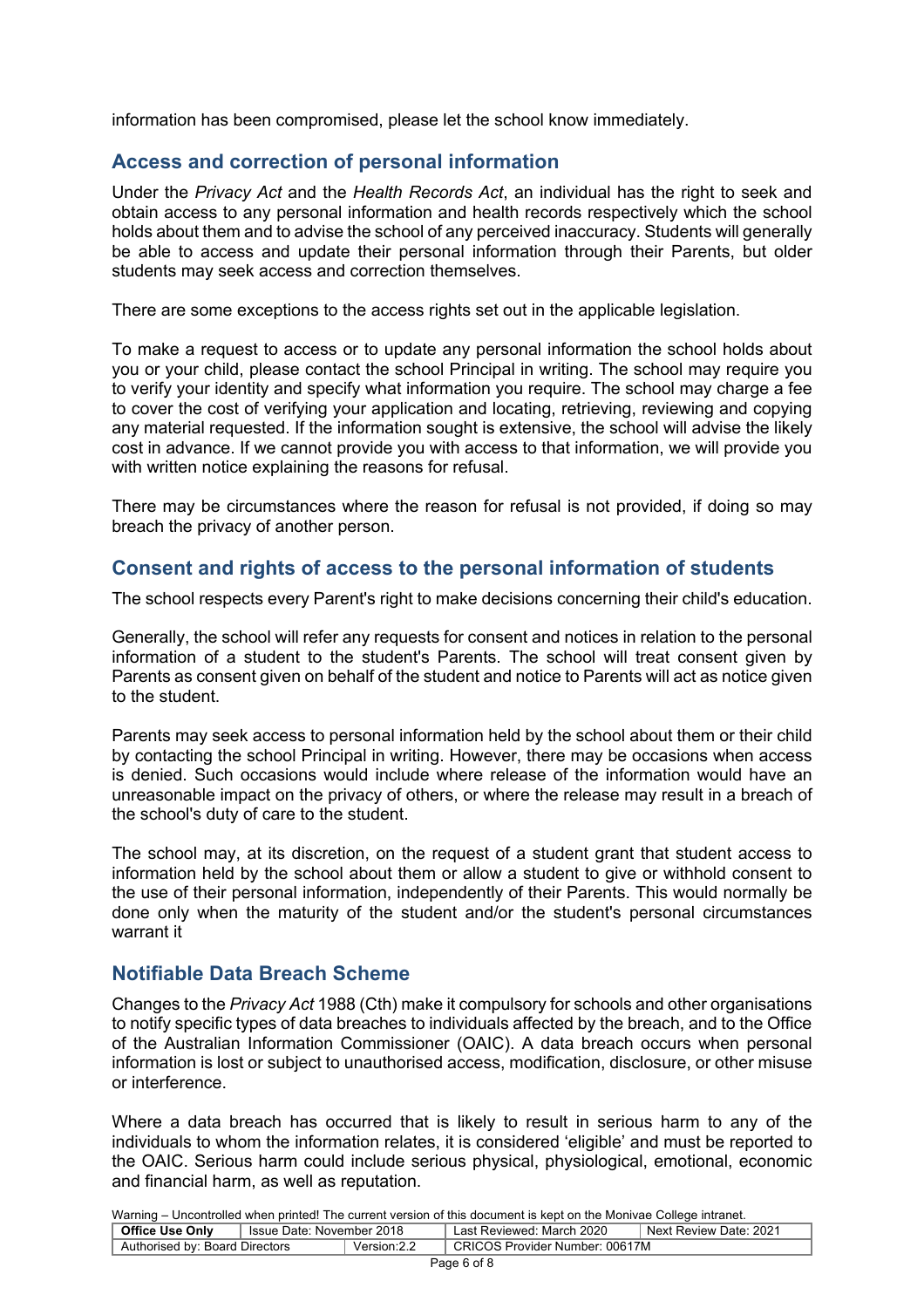The school follows procedures according to the Monivae College Data Breach Response Plan. This requires that any breaches are reported to the Principal and a risk assessment is conducted. If a serious breach is identified, then the Principal completes *Data Breach Statement: What must be included*

Notification to the OAIC is only required if the consequences of a data breach are likely to cause serious harm. Examples of data breaches that may likely to cause series harm and include:

- loss or theft of a laptop or other device containing the personal information of students or staff
- hacking of a database containing personal information
- mistaken provision of personal information to the wrong person.

## **Enquiries and complaints and contact details**

If you would like further information about the way the school manages the personal information it holds about you, or wish to complain that you believe that the school has breached its privacy obligations, please contact the school Principal by writing or telephone at:

The Principal Monivae College Hamilton PO Box 423, Hamilton, VIC, 3300 Telephone: (03) 5551 1200 www.monivae.com

The school will investigate your complaint and will notify you of the making of a decision in relation to your complaint as soon as is practicable after it has been made.

If you are not satisfied with the school's decision you may make a complaint to the Office of the Australian Information Commissioner (OAIC) whose contact details are: GPO Box 5218, Sydney, NSW 2001 Telephone: 1300 363 992 www.oaic.gov.au

### **Responsibility**

| <b>Approval Authority</b>                                                               | <b>Policy Sponsor</b>                                                                                                                             | <b>Administration</b>                                                                                            |
|-----------------------------------------------------------------------------------------|---------------------------------------------------------------------------------------------------------------------------------------------------|------------------------------------------------------------------------------------------------------------------|
| Responsible for monitoring<br>the<br>and scheduled<br>outcomes<br>review of this policy | Responsible for maintaining<br>implementation, the content of this policy as administration support for<br>delegated by the Approval<br>Authority | Responsible<br>the<br>for<br>the maintenance of<br>this<br>policy as directed by<br>the<br><b>Policy Sponsor</b> |
| <b>Board Directors</b>                                                                  | <b>Governance Committee</b>                                                                                                                       | <b>Compliance and Risk</b><br>Manager                                                                            |

## **Promulgation**

The Privacy Policy will be communicated throughout the School community in the form of:

- 1. Policies section of the Monivae website to alert the School-wide community of the approved Policy;
- 2. distribution of e-mails to all staff.

| <b>Office Use Only</b>         | Issue Date: November 2018 |              | Last Reviewed: March 2020      | Next Review Date: 2021 |
|--------------------------------|---------------------------|--------------|--------------------------------|------------------------|
| Authorised by: Board Directors |                           | Version: 2.2 | CRICOS Provider Number: 00617M |                        |